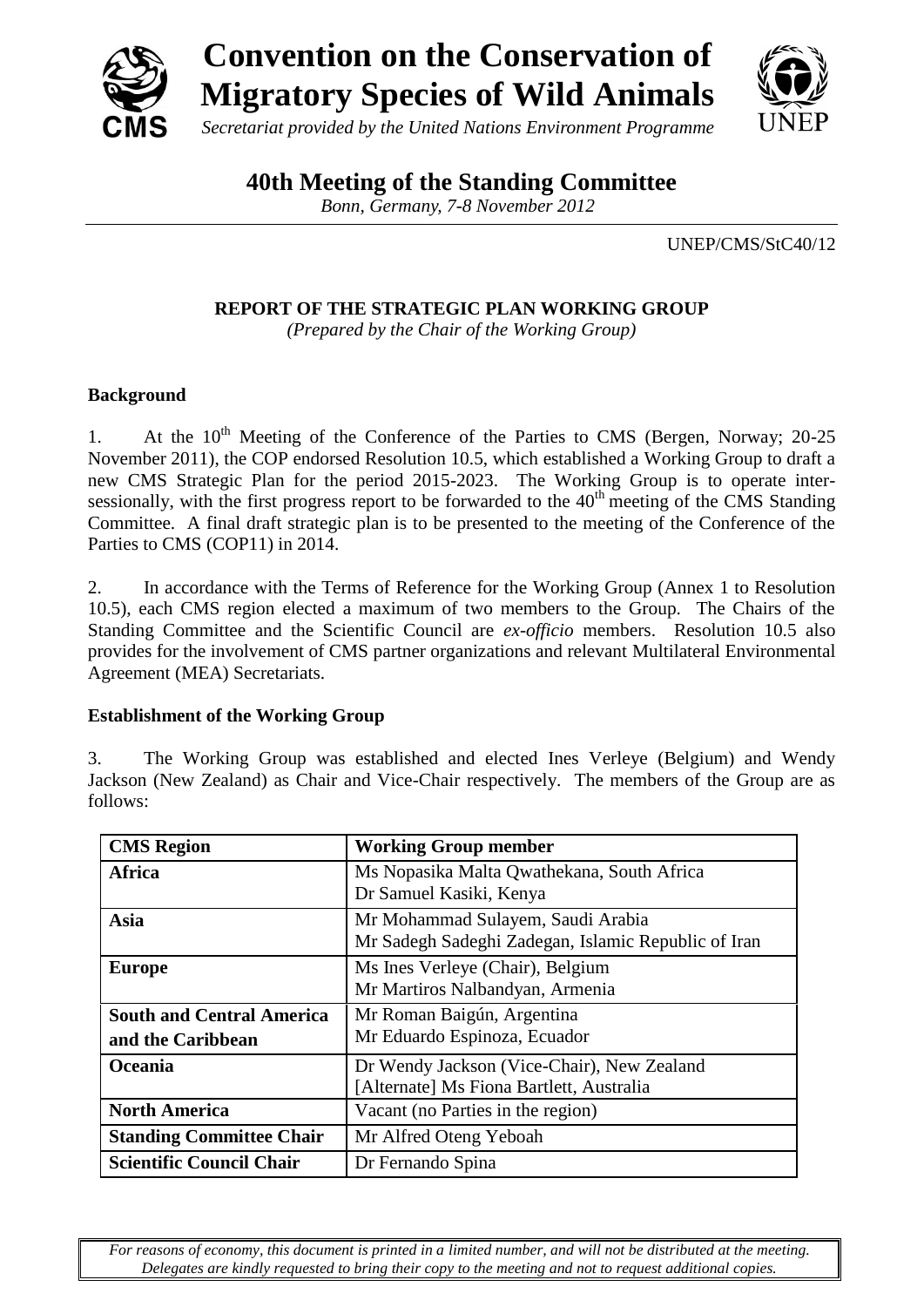4. CMS partners (MEAs and non-governmental organizations (NGOs)) and CMS experts are welcome to contribute substantively to the Group as observers.

## **Report on Progress**

5. The Secretariat, in close cooperation with the Working Group, developed the Terms of Reference for external consultant support for the Group, and tenders were called for this work. Three tenders were received. To ensure a transparent and fair process, evaluation of the tenders was undertaken by the Working Group Chair, Vice-Chair, Scientific Council Chair, and Standing Committee Chair. There was unanimous support for the proposal from Mr Dave Pritchard, given his extensive experience with and knowledge of biodiversity-related organizations, MEAs, and their strategic processes, as well as the implementation of CMS and its instruments.

6. Dave Pritchard has commenced the review, including consultation with CMS stakeholders (e.g. the Secretariats of CMS and its daughter agreements; CMS National Focal Points; CMS Standing Committee; CMS Scientific Council members; MEA and NGO partners; and CMS experts). A meeting took place as scheduled with the Secretariat and the Working Group Chair in early August to provide further guidance.

7. From this review, two substantive draft reports will emerge; these will be the basis for discussions at the Working Group's first meeting. The reports will comprise:

- a) A draft review of the CMS Strategic Plan 2006-2014, including lessons learned; and
- b) A draft context and suggested approach for the development of the future CMS Strategic Plan 2015-2023.

8. The Strategic Plan Working Group will hold its first meeting on 5-6 November 2012 in Bonn, Germany. The second day will be open to observers. The Working Group Chair will submit an oral update on the results of this meeting to the  $40<sup>th</sup>$  meeting of the CMS Standing Committee, which immediately follows the meeting of the Working Group (Bonn, Germany; 7-8 November 2012).

9. A dedicated page has been created on the CMS website to provide information about the work of the Strategic Plan Working Group. Relevant background documents are also available on the webpage, which will be updated as work progresses.

## **What Next?**

10. Dave Pritchard, in close collaboration with the Strategic Plan Working Group, will finalize the above-mentioned reports, which will form the basis for the first draft of the Strategic Plan 2015- 2023. These reports will be publicly available on the CMS website.

11. Substantive drafting, revision, and finalization of the new Strategic Plan will occur during 2013 and 2014, in time to be presented for adoption to CMS COP11 in late 2014.

12. The Working Group envisages wide-ranging consultations with relevant stakeholders throughout the entire process.

13. The development of the Strategic Plan will also be promoted in a wide range of fora, in order to facilitate active involvement of all relevant stakeholders in the CMS strategy to conserve and manage migratory animal species, and encourage full participation in its future implementation.